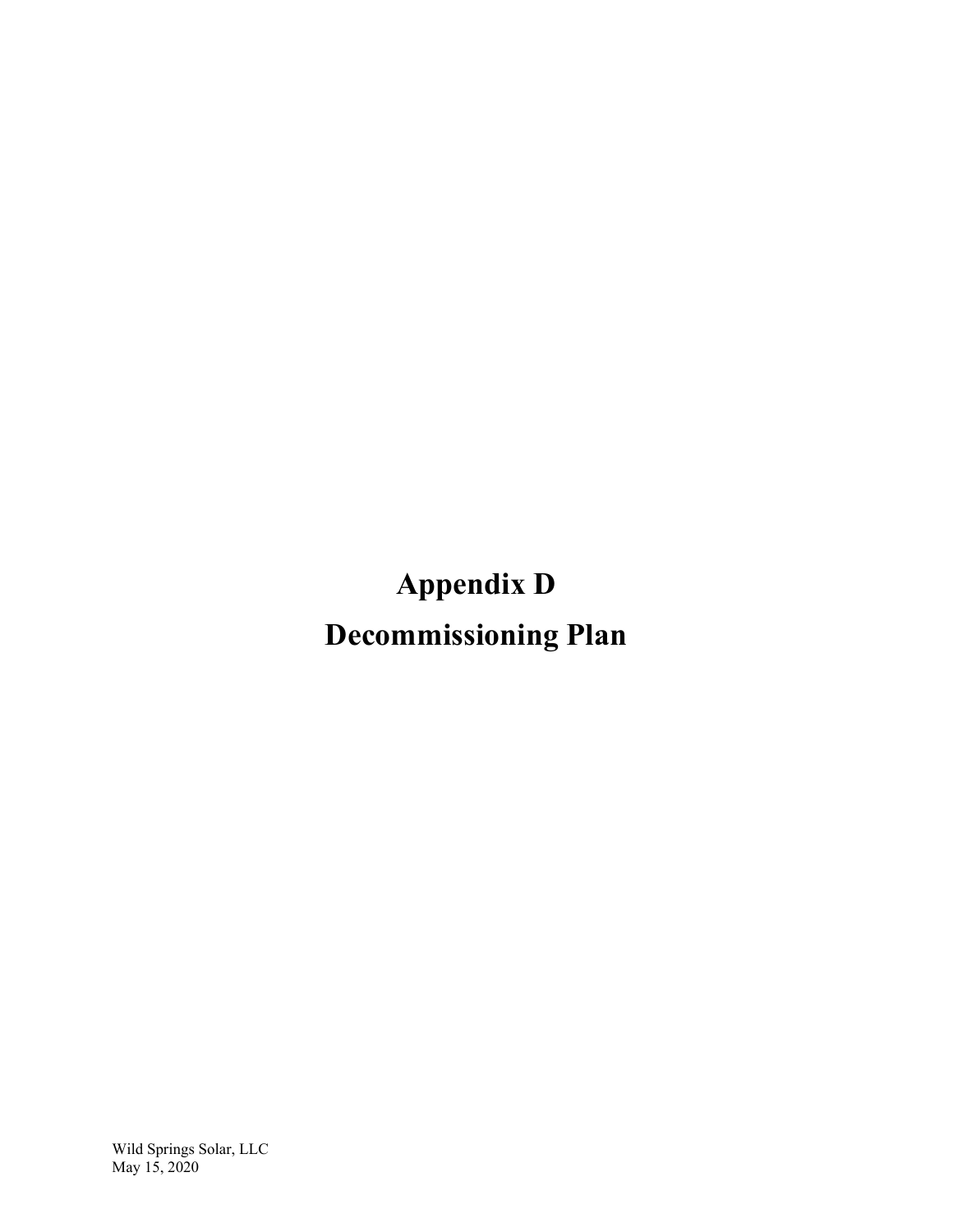

### **Wild Springs Decommissioning Plan**

Wild Springs Solar, LLC (Wild Springs), is committed to ensuring the Wild Springs Solar Project (Project) is properly decommissioned at the end of its useful life in compliance with the decommissioning requirements set forth in Section 317-A-15 of the Pennington County Zoning Ordinance (July 10, 2019). Therefore, Wild Springs commits to the following with respect to decommissioning restoration and financial assurance for the Project.

#### **Project Decommissioning and Site Restoration:**

Decommissioning of the Project would begin within eight (8) months after the Project reaches the end of its useful life and would be completed within eighteen (18) months after the Project reaches the end of its useful life, unless the Planning Commission approves a different schedule. Project decommissioning will include:

- Dismantling and removing all Project-related equipment, foundations, and ancillary equipment to a depth of forty-two (42) inches below grade. Any soil disturbance associated with decommissioning would include topsoil segregation.
- Removing the operation and maintenance facility and access roads, unless the landowners request in writing that all or any portion of the facility and/or access roads remain in place. Access road restoration will include removal of surface road material and restoration of the roads to substantially the same physical condition that existed immediately before construction of the Project.
- Restoration of the Project site, including: decompaction; revegetation; and to the extent possible, reclamation to the approximate original topography and original or better topsoil quality that existed immediately prior to construction of the Project.
- Executing agreements, as needed addressing the Project's use, improvement, and postdecommissioning restoration and repair of existing, maintained roads, including any associated road restoration and repair costs.

Following decommissioning, the site will be restored so as to be able to return to the agricultural production that existed prior to construction of the solar facilities.

#### **Decommissioning Financial Assurance:**

A decommissioning cost estimate for the Project provided by Westwood Engineering (a South Dakota-licensed engineering firm) is attached as **Exhibit A**.

Based on current recycling costs and salvage values, the cost of decommissioning the Project is estimated to be approximately \$2,323,000.00. Wild Springs plans to provide a certificate of insurance and financial assurance to Pennington County prior to the start of construction.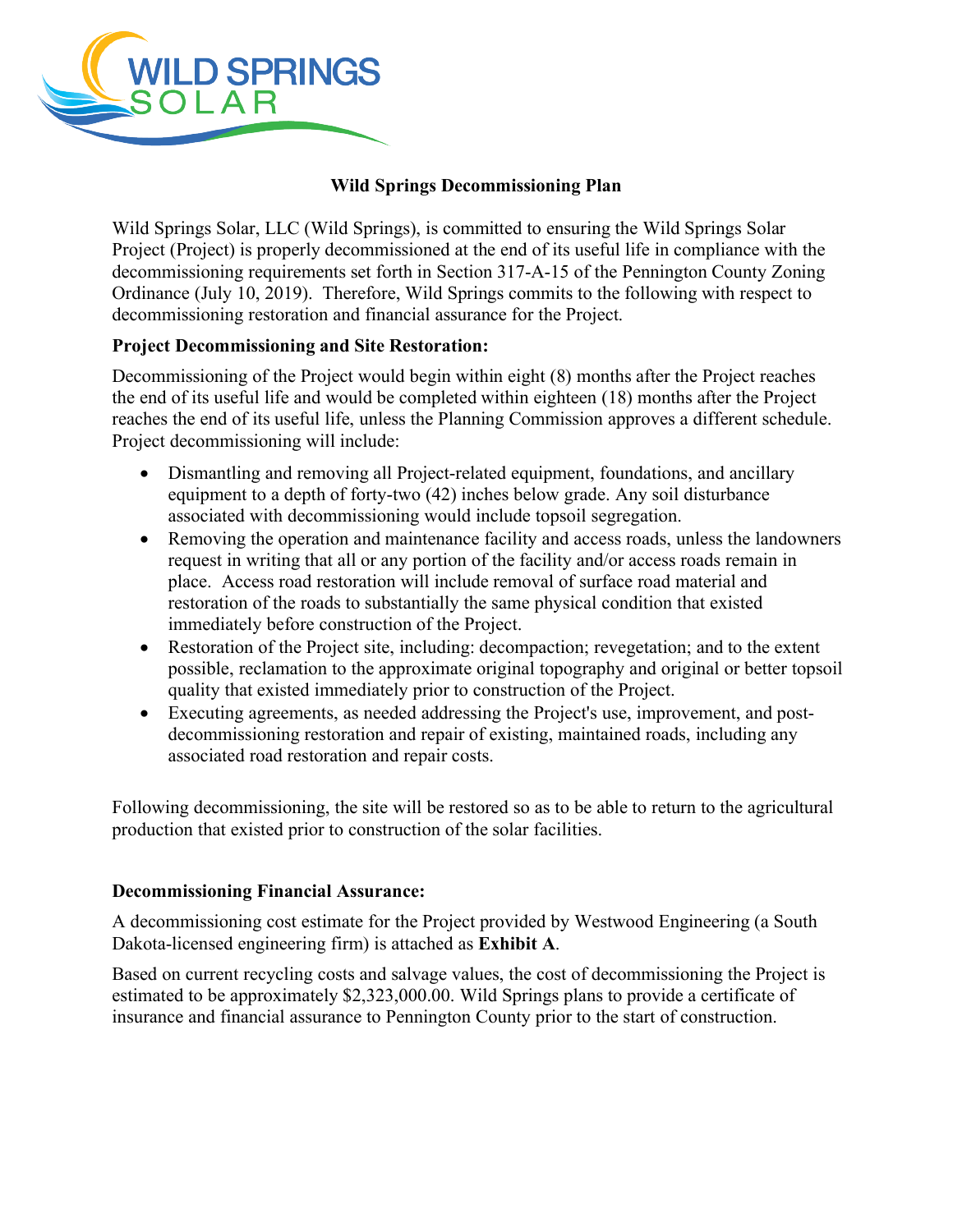

Wild Springs also proposes that an updated decommissioning cost estimate be provided at year 10 of operation, which would be used to update, as needed, the decommissioning cost financial security.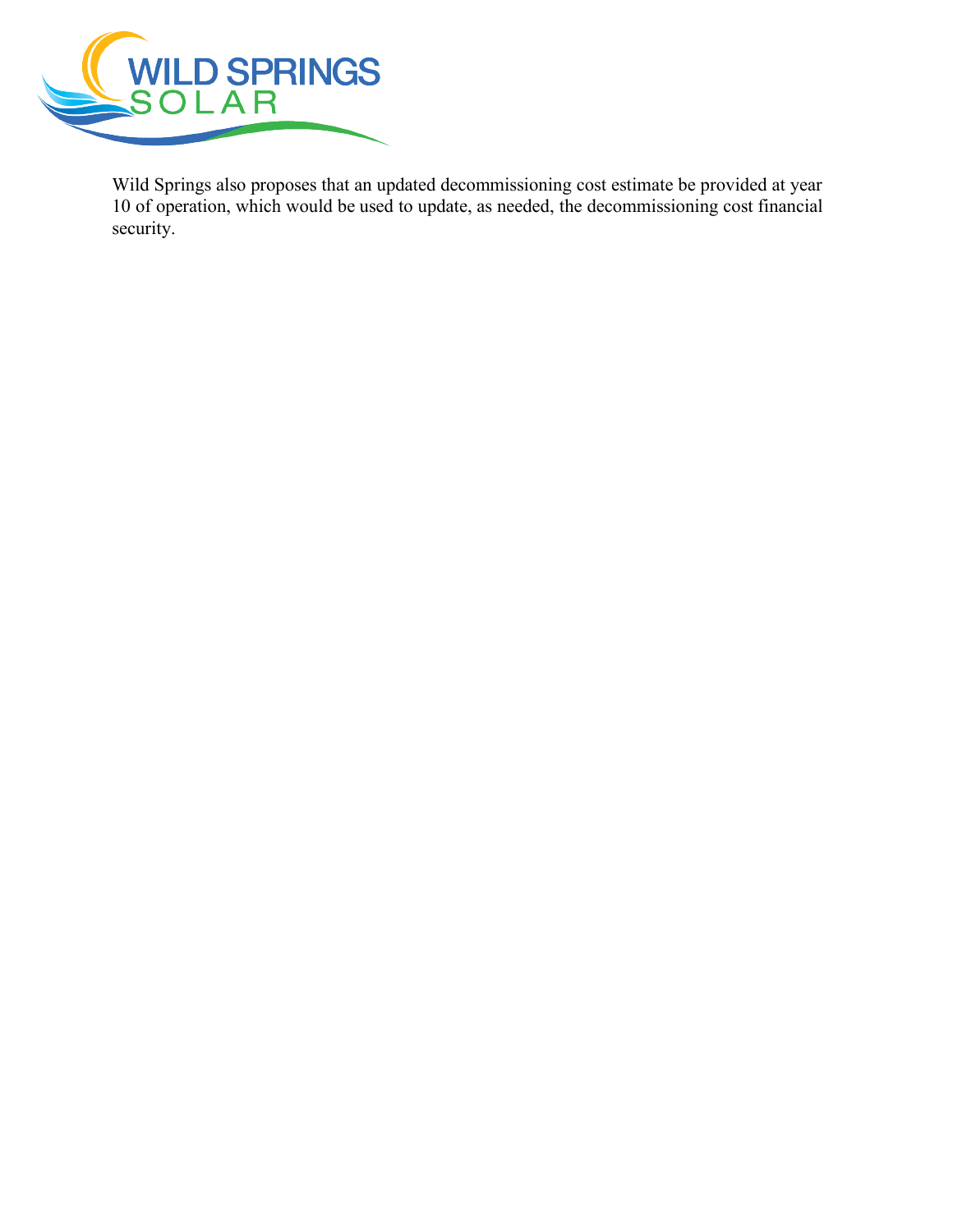

Project Name: Wild Springs Solar Project Date:03/19/2020 WPS Project Number: 0007627.00 By: JLB

| <b>Project Size</b>                                                                                                                              | 166.00   | MW-DC            | 128.00         | MW-AC             |
|--------------------------------------------------------------------------------------------------------------------------------------------------|----------|------------------|----------------|-------------------|
|                                                                                                                                                  | Quantity | Unit             | Unit Cost      | <b>Total Cost</b> |
| Mobilization/Demobilization                                                                                                                      |          | Lump Sum         | \$1,354,000.00 | \$1,354,000       |
| Mobilization was estimated to be approximately 7% of total cost of other items. This number was developed from<br>speaking with contractors.     |          |                  |                |                   |
| Permitting                                                                                                                                       |          |                  |                |                   |
| <b>State Permits</b>                                                                                                                             |          | Lump Sum         | \$10,000.00    | \$10,000          |
| Subtotal Permitting                                                                                                                              |          |                  |                | \$10,000          |
| Decommissioning will require a SWPPP and SPCC plan, cost is an estimate of the permit preparation cost.                                          |          |                  |                |                   |
| Civil Infrastructure                                                                                                                             |          |                  |                |                   |
| Removal Gravel Surfacing from Road                                                                                                               | 53,742   | Cubic Yards (BV) | \$4.48         | \$240,941         |
| Haul Gravel Removed from Road                                                                                                                    | 67,178   | Cubic Yards (LV) | \$14.71        | \$988,200         |
| Disposal of Gravel Removal from Road                                                                                                             | 87,062   | Tons             | \$0.00         | \$0               |
| Grade Road Corridor (Re-spread Topsoil)                                                                                                          | 136,035  | Linear Feet      | \$1.14         | \$154,995         |
| Erosion and Sediment Control for Road Restoration                                                                                                | 102,026  | Linear Feet      | \$1.91         | \$194,870         |
| Turf Establishment on Removed Road Area                                                                                                          | 74.95    | Acres            | \$3,850.00     | \$288,559         |
| Removal of Security Fence                                                                                                                        | 88,000   | Linear Feet      | \$6.58         | \$579,040         |
| Subtotal Civil Infrastructure                                                                                                                    |          |                  |                | \$2,446,606       |
| Civil removal costs are a combination of SDDOT unit costs where applicable, RS Means cost for project zip area and industry standards provided   |          |                  |                |                   |
| to Westwood. Based on the Landfill, many landfills do not charge for "inert" materials, the gravel can be used for daily cover and other uses at |          |                  |                |                   |
| a landfill.                                                                                                                                      |          |                  |                |                   |
| Structural Infrastructure                                                                                                                        |          |                  |                |                   |
| <b>Removal Tracker Steel Foundation Posts</b>                                                                                                    | 107,448  | Each             | \$13.18        | \$1,416,268       |
| <b>Haul Tracker Steel Post</b>                                                                                                                   | 8,596    | Tons             | \$7.54         | \$64,813          |
| <b>Removal Drive Motor Posts</b>                                                                                                                 | 9,688    | Each             | \$115.03       | \$1,114,411       |
| <b>Haul Drive Motor Posts</b>                                                                                                                    | 18,419   | Ton              | \$7.54         | \$138,882         |
| Remove and Load Metstation Foundation                                                                                                            | 5        | EA               | \$743.60       | \$3,718           |

Disposal of Concrete from Foundation 73 Tons \$40.25 \$2,918

**Subtotal Structural Infrastructure \$2,742,040**

Steel removal costs were calculated by using information from array manufacturers for installation rates and using the same rates to calculate total days to remove equipment. Hauling calculations are based on the locations of metals recyclers in Rapid City, 26 miles away. Assuming a \$0.29/ton mile rate and \$40.25/ton for tipping fees.

Haul Concrete 73 Tons \$14.22 \$1,031

| 755,664  | Each        | \$12.07    | \$9,122,281 |
|----------|-------------|------------|-------------|
| 1.211    | Each        | \$60.00    | \$72,660    |
| 88       | Each        | \$2,029.56 | \$178,601   |
| 88       | Each        | \$150.80   | \$13,270    |
|          | Each        | \$5,000.00 | \$5,000     |
| 9.600.0  | LF          | \$0.43     | \$4,155     |
| 258.167  | Linear Foot | \$0.48     | \$124,643   |
| 343.3    | Ton         | \$7.54     | \$2,589     |
| 86.055.7 | LF          | \$0.13     | \$11,359    |
| 95.655.7 | LF          | \$0.16     | \$14,970    |
|          |             |            | \$9,549,529 |
|          |             |            |             |

Electrical removal costs of PV Panels and Combiner Boxes were based industry standards on installation rates of a three man work crew. PCU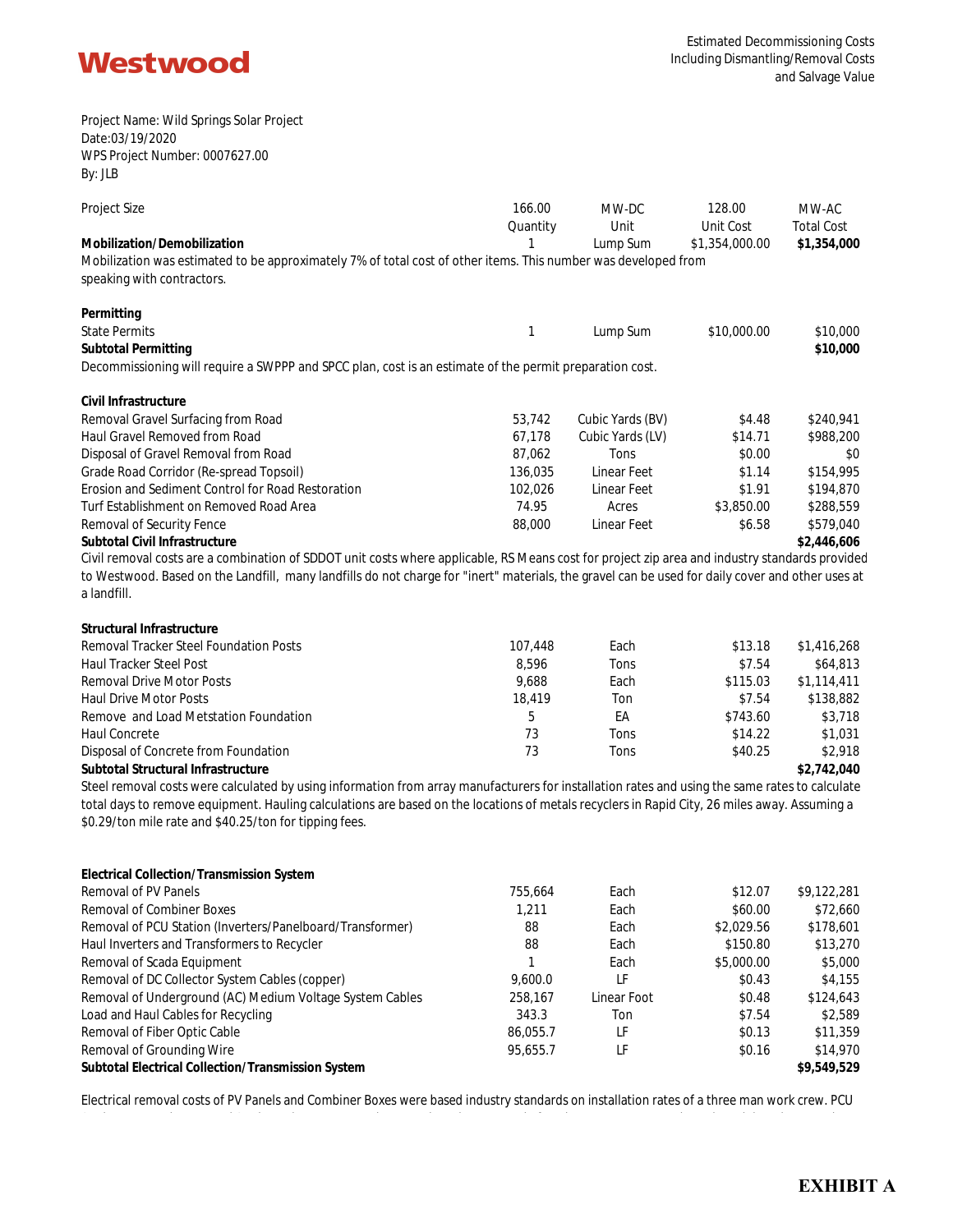## **Westwood**

Station, MV Equipment and Scada Equipment removal cost are based on removal of equipment, concrete pads, and conduits using a truck mounted crane and contractor provided information on installation rates. Cable to be left in the ground, stub up removal at combiner boxes and inverters assumed, standard industry production rates from RS Means. Metal and cable salvage value is based on 75 percent of current scrap metal prices for steel copper, and aluminum. Hauling calculations are based on the locations of metals recyclers in Rapid City, 26 miles away. Resale of PV Panels is based on 85 percent of the price quoted by We Recycle Solar on a recent similar project.

| Site Restoration                                                         |                 |                  |                      |                            |
|--------------------------------------------------------------------------|-----------------|------------------|----------------------|----------------------------|
| <b>Stabilized Construction Entrance</b>                                  | 11              | Each             | \$2,000.00           | \$22,000                   |
| Permanent Seeding on area within Removed Array                           | 1,080           | Acres            | \$3,484.80           | \$3,761,892                |
| Subtotal Site Restoration                                                |                 |                  |                      | \$3,783,892                |
| Site restoration costs are based on past solar project experience.       |                 |                  |                      |                            |
| Substation                                                               |                 |                  |                      |                            |
| Drain and Dispose of Transformer Oil                                     | 1               | LS               | \$11,000.00          | \$11,000.00                |
| Disassembly and Removal of Transformer(s)                                | 1               | LS               | \$4,500.00           | \$4,500.00                 |
| Freight Transformer(s) Offsite                                           | 1               | LS               | \$2,500.00           | \$2,500.00                 |
| Excavate Around Transformer Foundation(s)                                | 1               | LS               | \$40,000.00          | \$40,000.00                |
| Remove Complete Transformer Foundation(s)                                | 1               | LS               | \$4,900.00           | \$4,900.00                 |
| Backfill Excavation Area from Transformer Foundation Removal             | 1               | LS               | \$55,000.00          | \$55,000.00                |
| Haul scrap reinforcing steel (Transformer Foundation)                    | 6               | Tons             | \$10.00              | \$60.00                    |
| Haul Concrete (Transformer Foundation)                                   | 140             | CY               | \$18.00              | \$2,520.00                 |
| subtotal - substation transformer removal                                |                 |                  |                      | \$120,480.00               |
| Demolish Substation Site Improvements (fences, etc)                      | 1               | LS               | \$3,500.00           | \$3,500.00                 |
| Demolish Control Building and Foundation                                 | 1               | LS               | \$12,000.00          | \$12,000.00                |
| Remove Medium/High Voltage Equipment                                     | 1               | LS               | \$3,500.00           | \$3,500.00                 |
| Remove Structural Steel Substation Frame                                 | 1               | LS               | \$3,500.00           | \$3,500.00                 |
| Freight - Demolition Materials, Removed Equipment & Structural Steel     |                 |                  |                      |                            |
| Offsite                                                                  | 1               | LS               | \$1,250.00           | \$1,250.00                 |
| Disposal of Demolition Materials, Removed Equipment and Structural Steel | 1               | LS               | \$0.00               |                            |
| subtotal - demolition/disposal of imp materials                          |                 |                  |                      | \$23,750.00                |
| Remove Gravel Surfacing from Substation Site                             | 6,200           | CY               | \$8.00               | \$49,600.00                |
| Disposal of Gravel from Substation Site                                  | 6,200           | CY               | \$6.00               | \$37,200.00                |
| <b>Grade Substation Site</b>                                             | 1               | LS               | \$25,000.00          | \$25,000.00                |
| Erosion and Sediment Control at Substation Site                          | 1               | LS               | \$12,000.00          | \$12,000.00                |
| Topsoil and Revegetation at Substation Site                              | $\mathbf{1}$    | LS               | \$16,000.00          | \$16,000.00                |
| subtotal - substation site gravel removal & restoration                  |                 |                  |                      | \$139,800.00               |
| Project Management                                                       | Quantity        | Unit             | Unit Cost            | <b>Total Cost</b>          |
| Project Manager                                                          | 25              | weeks            | \$3,800.00           | \$95,000.00                |
| Superintendent                                                           | 50              | weeks            | \$3,525.00           | \$176,250.00               |
| Field Engineer                                                           | 100             | weeks            | \$2,325.00           | \$232,500.00               |
| Clerk                                                                    | 50              | weeks            | \$750.00             | \$37,500.00                |
| subtotal - Project Management                                            |                 |                  |                      | \$541,250.00               |
|                                                                          |                 |                  |                      |                            |
| Salvage                                                                  |                 |                  |                      |                            |
| Fencing                                                                  | 440             | Tons             | \$165.00             | \$72,600                   |
| <b>Steel Posts</b>                                                       | 8,596<br>18,419 | Tons<br>Tons     | \$165.00<br>\$165.00 | \$1,418,340<br>\$3,039,135 |
| Module Racking<br><b>PV Modules</b>                                      |                 | Each             | \$23.87              | \$17,135,819               |
| <b>Inverters and Transformers</b>                                        | 717,881<br>264  | Each             | \$0.37               | \$98                       |
| Scada Equipment                                                          | $\mathbf{1}$    | Each             | \$1,000.00           | \$1,000                    |
| DC Collection Lines                                                      | 18,240          | Pounds           | \$0.48               | \$8,755                    |
| <b>AC Collection Lines</b>                                               |                 |                  | \$0.20               | \$122,629                  |
| <b>Grounding Wire</b>                                                    | 613,147         | Pounds<br>Pounds | \$1.79               | \$37,308                   |
|                                                                          | 20,901          |                  |                      |                            |